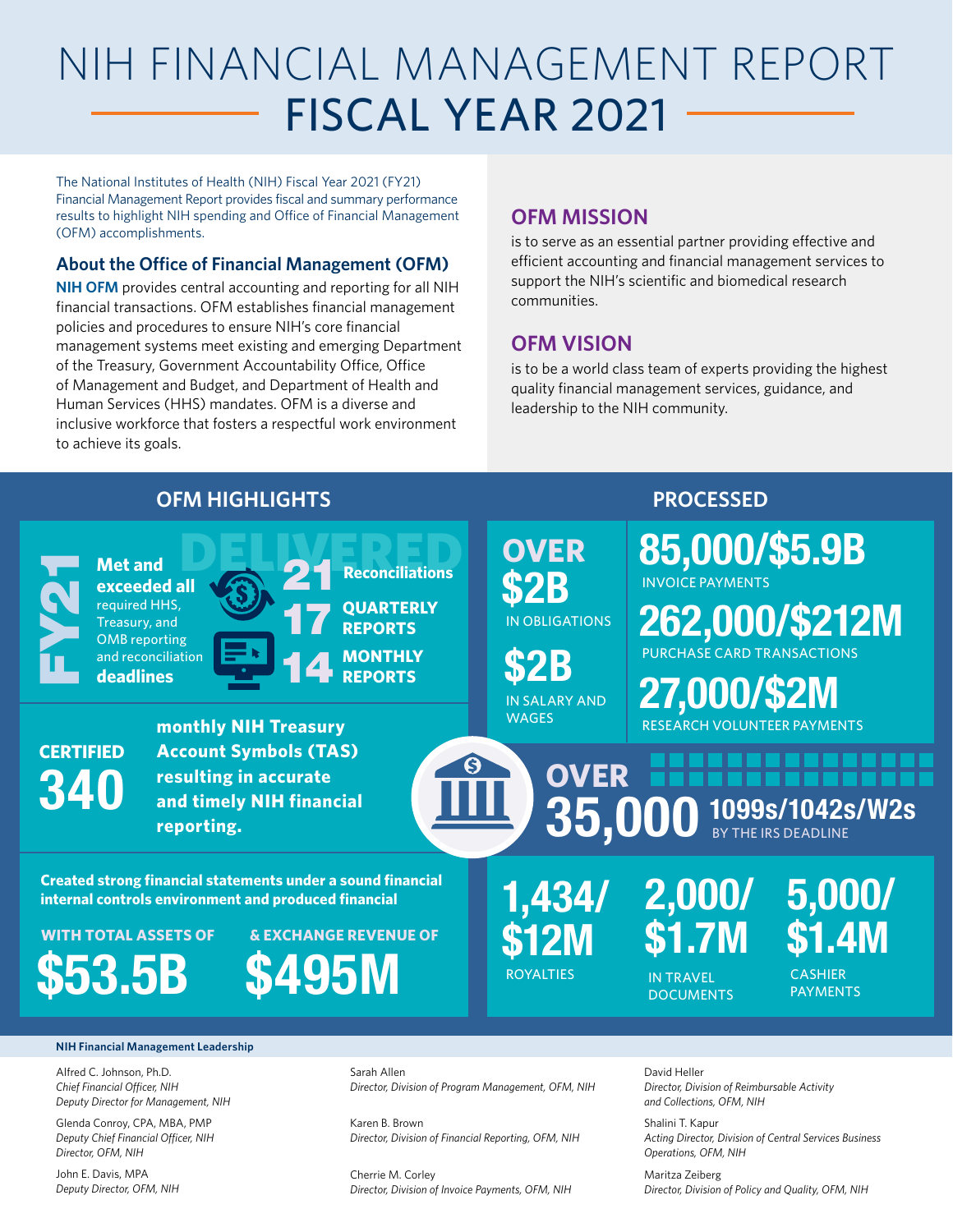# **NIH Summary Statement of Financial Condition**

|                                                                                   | 2021                   | 2020                 |
|-----------------------------------------------------------------------------------|------------------------|----------------------|
| ASSETS:                                                                           |                        |                      |
| INTRAGOVERNMENTAL:                                                                |                        |                      |
| FUND BALANCE WITH TREASURY                                                        | \$52,164,613,337.86    | \$49,961,917,115.98  |
| INVESTMENTS, NET                                                                  | \$<br>29,221,553.73    | 31,272,922.41<br>\$  |
| ACCOUNTS RECEIVABLE, NET                                                          | \$<br>26,632,090.57    | 13,455,705.28<br>\$  |
| ADVANCES AND PREPAYMENTS                                                          | \$<br>104,483,507.67   | \$<br>87,224,533.68  |
| <b>Total Intragovernmental</b>                                                    | \$52,324,950,489.83    | \$50,093,870,277.35  |
| WITH THE PUBLIC:                                                                  |                        |                      |
| ACCOUNTS RECEIVABLE, NET                                                          | \$                     | \$<br>1,253,586.15   |
|                                                                                   | 8,301,034.17<br>\$     | \$                   |
| INVENTORY AND RELATED PROPERTY, NET                                               | 2,710,228.73           | 2,973,507.78         |
| GENERAL PROPERTY, PLANT, AND EQUIPMENT, NET                                       | \$1,817,338,911.25     | \$1,833,710,879.49   |
| ADVANCES AND PREPAYMENTS                                                          | \$<br>7,086,842.48     | \$<br>2,063,636.73   |
| <b>OTHER ASSETS:</b>                                                              |                        |                      |
| <b>OTHER</b>                                                                      | \$<br>100,300.00       | \$<br>100,300.00     |
| TOTAL WITH THE PUBLIC                                                             | \$1,835,537,316.63     | \$1,840,101,910.15   |
| <b>Total Assets</b>                                                               | \$54,160,487,806.46    | \$ 51,933,972,187.50 |
| STEWARDSHIP PP&E                                                                  |                        |                      |
| LIABILITIES:                                                                      |                        |                      |
| INTRAGOVERNMENTAL:                                                                |                        |                      |
| <b>ACCOUNTS PAYABLE</b>                                                           | \$<br>58,036,430.94    | 32,105,011.59<br>\$  |
| ADVANCES FROM OTHERS AND DEFERRED REVENUE                                         | \$<br>741,526,455.97   | 681,323,435.05<br>\$ |
| OTHER LIABILITIES                                                                 | \$<br>55,740,850.35    | \$<br>42,204,438.97  |
| <b>Total Intragovernmental</b>                                                    | 855,303,737.26<br>\$   | 755,632,885.61<br>\$ |
|                                                                                   |                        |                      |
| WITH THE PUBLIC:                                                                  |                        |                      |
| <b>ACCOUNTS PAYABLE</b>                                                           | \$<br>358, 182, 726.56 | \$<br>289,405,472.84 |
| FEDERAL EMPLOYEE AND VETERAN BENEFITS PAYABLE                                     | \$<br>326,109,739.37   | 305,364,693.48<br>\$ |
| ENVIRONMENTAL AND DISPOSAL LIABILITIES                                            | \$<br>272,680,000.00   | \$<br>160,300,000.00 |
| ADVANCES FROM OTHERS AND DEFERRED REVENUE                                         | \$<br>187,846,321.86   | \$<br>165,932,024.20 |
| OTHER LIABILITIES:                                                                |                        |                      |
| <b>ACCRUED LIABILITIES</b>                                                        | \$2,733,427,516.07     | \$2,492,038,845.14   |
| <b>OTHER</b>                                                                      | \$<br>151,101,326.89   | \$<br>141,965,129.13 |
| TOTAL WITH THE PUBLIC                                                             | \$4,029,347,630.75     | \$ 3,555,006,164.79  |
| <b>Total Liabilities</b>                                                          | \$4,884,651,368.01     | \$4,310,639,050.40   |
| <b>NET POSITION</b>                                                               |                        |                      |
| UNEXPENDED APPROPRIATIONS - FUNDS FROM OTHER THAN DEDICATED COLLECTIONS           | \$42,836,963,603.03    | \$41,691,122,674.21  |
| TOTAL UNEXPENDED APPROPRIATIONS                                                   | \$42,836,963,603.03    | \$41,691,122,674.21  |
| CUMULATIVE RESULTS OF OPERATIONS - FUNDS FROM DEDICATED COLLECTIONS               | \$<br>439,229,436.99   | \$<br>416,542,674.23 |
| CUMULATIVE RESULTS OF OPERATIONS - FUNDS FROM OTHER THAN<br>DEDICATED COLLECTIONS | \$5,999,643,398.43     | \$5,515,667,788.66   |
| TOTAL CUMULATIVE RESULTS OF OPERATIONS                                            | \$6,438,872,835.42     | \$5,932,210,462.89   |
| <b>Total Net Position</b>                                                         | \$49,275,836,438.45    | \$47,623,333,137.10  |
| <b>Total Liabilities &amp; Net Position</b>                                       | \$54,160,487,806.46    | \$51,933,972,187.50  |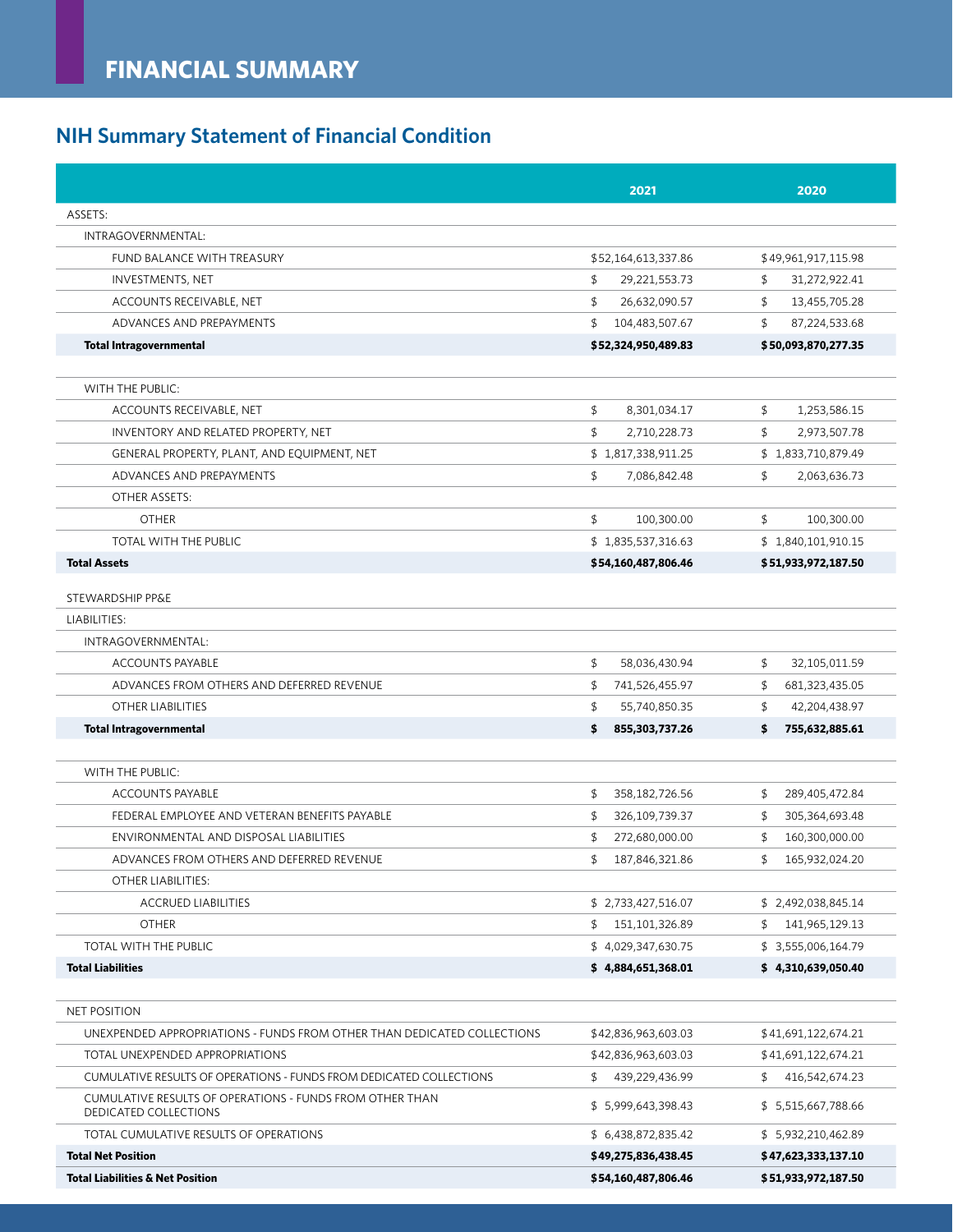#### **Assets**

As of September 30, 2021, the Total Assets for NIH, representing the value of what NIH owns and manages, were \$54B. This is an increase of approximately \$2.2B or 4% since September 30, 2020. NIH's Fund Balance with Treasury was reported at \$52B or 99.7% of NIH's total assets.

#### **Liabilities**

The Total Liabilities, \$4.8B, represents the amount NIH owes from past transactions or events.

#### **FEATURED HHS PARTNERSHIPS**

- **Collaborated with HHS' Data Standardization Working Group to develop a new reimbursable Accounting Treatment Manual scenario for the NIH OD Business and Professional Support Services, financed within the NIH SSF, which has provided COVID-19 assisted acquisition contract support of approximately \$400M in FY21 to the HHS Office of the Secretary.**
- **Partnered with the HHS Administration for Children and Families and effectively managed the IAA for the Unaccompanied Children Program, covering all personnel costs for 400 NIH volunteer-detailees during their deployment. Travel costs totaled \$9M with 294 Individual Billed Account applications processed.**
- **Positioned NIH as the first OPDIV within HHS to develop and implement a Prompt Payment Interest Expense Policy, improving accuracy in accounting for and resolution of interest expense payments.**

#### **Payments Overview**

#### **NIH FY21 Invoice Payments Excluding Payroll**

#### **Offsetting Collections**

In FY21, NIH received more than \$225M in Cooperative Research and Development Agreements (CRADAs), Gifts, Royalties, and other collections.

#### **NIH FY21 Offsetting Collections**

| <b>Collection Type</b>                   | <b>Amount</b>       | <b>Number of</b><br><b>Deposits</b> |
|------------------------------------------|---------------------|-------------------------------------|
| <b>ROYALTIES</b>                         | \$126.180.466.36    | 836                                 |
| CRADA                                    | 53,913,777.33<br>\$ | 157                                 |
| CONDITIONAL<br><b>GIFT FUND</b>          | \$39,739,859.50     | 175                                 |
| <b>UNCONDITIONAL</b><br><b>GIFT FUND</b> | \$<br>5.231.826.28  | 96                                  |
| PATIENT BENEFITS                         | \$<br>437,645.74    | 3                                   |
| Total                                    | \$225,503,575.21    | 1.267                               |

#### **Interagency Agreements (IAAs)**

An IAA is an agreement document between federal agencies that defines cooperative work between the entities. NIH administered more than \$2.7B in IAAs in FY21. Of that amount, NIH bought nearly \$1B in services from other federal entities, and sold more than \$1.7M to other federal entities.

## **NIH FY21 Amount Transferred**

| <b>FY21IAAs</b>            | <b>Amount Transferred</b> | <b>Number of IAAs</b> |
|----------------------------|---------------------------|-----------------------|
| TYPF A IAA<br>(NIH Buyer)  | \$1,016,609,642           | 9.490                 |
| TYPF X IAA<br>(NIH Seller) | \$1,776,611,231           | 3.157                 |
| Total                      | \$2,793,220,873           | 12,647                |

| <b>Payment Type</b>           | <b>Payments Value</b> | % of Total Dollar Value | <b>Transaction Count</b> | % of Total<br><b>Transcations Count</b> |
|-------------------------------|-----------------------|-------------------------|--------------------------|-----------------------------------------|
| <b>GRANT PAYMENTS</b>         | \$29,299,612,857      | 78.46%                  | \$86,651                 | 11.09%                                  |
| <b>VENDOR PAYMENTS</b>        | \$7,476,891,286       | 20.02%                  | \$140,526                | 17.99%                                  |
| <b>P-CARD PURCHASES</b>       | 275,213,329<br>\$     | 0.74%                   | \$340,617                | 43.59%                                  |
| FELLOWSHIP PAYMENTS           | \$<br>254,819,650     | 0.68%                   | \$117,415                | 15.03%                                  |
| <b>GRANT REVIEWER</b>         | \$<br>17,785,508      | 0.05%                   | \$5,953                  | 7.16%                                   |
| ROYALTY PAYMENTS              | \$<br>13,189,915      | 0.04%                   | 1,733<br>\$              | 0.22%                                   |
| <b>TRAVEL</b>                 | \$<br>5.942.737       | 0.02%                   | \$15.084                 | 1.93%                                   |
| <b>RESEARCH VOLUNTEERS</b>    | \$<br>93,953          | $0.00\%$                | \$23,364                 | 2.99%                                   |
| <b>Total Invoice Payments</b> | \$37,343,549,234      | 100%                    | \$781,343                | 100%                                    |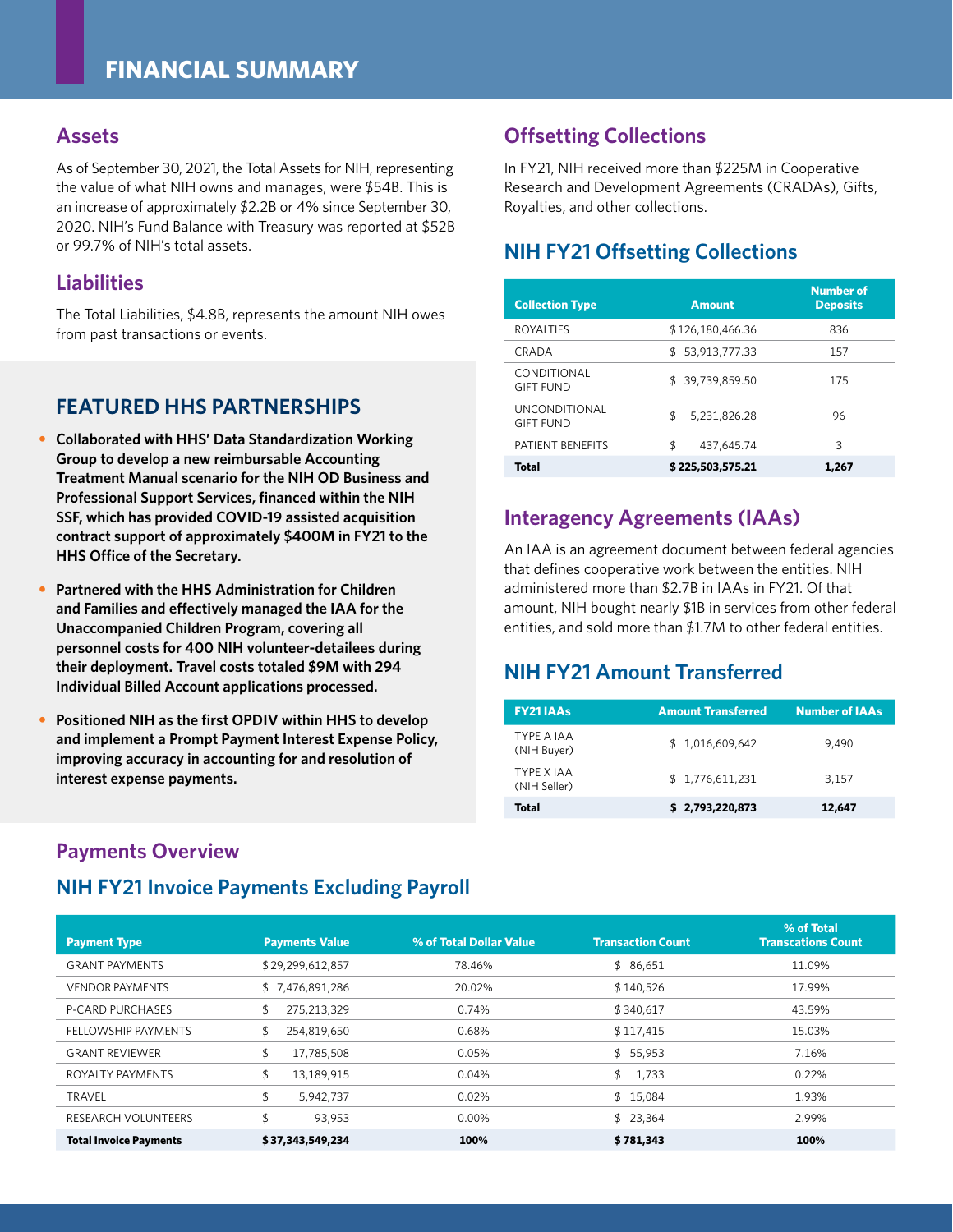#### **Administration of NIH COVID-19 Funding**

Due to the unprecedented nature of the COVID-19 pandemic, in FY21, NIH received approximately \$5.6B in primarily Operation Warp Speed/Intra Departmental Delegation of Authority funds. OFM successfully developed and implemented the COVID-19 Obligations Audit Tracking Bot that uses Robotic Process Automation to monitor appropriations, dispersals, and obligations, and to perform internal controls assessments to ensure compliance with guidance and directives.

#### **COVID-19 Spending by Object Class Code**

| <b>Object Class Category</b>                            |                 | <b>Total in FY21</b> |
|---------------------------------------------------------|-----------------|----------------------|
| <b>GRANTS, SUBSIDIES, AND CONTRIBUTIONS</b>             |                 | \$1,759,982,253      |
| OTHER SERVICES FROM NON-FEDERAL SOURCES                 | \$              | 594,332,149          |
| RESEARCH AND DEVELOPMENT CONTRACTS                      | \$              | 566,807,148          |
| ADVISORY AND ASSISTANCE SERVICES                        | \$              | 42,942,871           |
| SUPPLIES AND MATERIALS                                  | \$              | 25,670,681           |
| <b>EQUIPMENT</b>                                        | \$              | 22,908,192           |
| OTHER GOODS AND SERVICES FROM<br><b>FEDERAL SOURCES</b> | \$              | 15,916,440           |
| <b>MEDICAL CARE</b>                                     | \$              | 2,293,807            |
| <b>LAND AND STRUCTURES</b>                              | \$              | 1,983,541            |
| OPERATION AND MAINTENANCE OF EQUIPMENT                  | \$              | 1,235,121            |
| <b>FULL-TIME PERMANENT</b>                              | \$              | 1,032,459            |
| SPECIAL PERSONAL SERVICES PAYMENTS                      | \$              | 617,276              |
| OTHER THAN FULL-TIME PERMANENT                          | \$              | 517,789              |
| CIVILIAN PERSONNEL BENEFITS                             | \$              | 495,751              |
| TRAVEL AND TRANSPORTATION OF THINGS                     | \$              | 321,229              |
| OPERATION AND MAINTENANCE OF FACILITIES                 | \$              | 49,029               |
| OTHER PERSONNEL COMPENSATION                            | \$              | 36,862               |
| COMMUNICATIONS, UTILITIES, AND<br>MISCELLANEOUS CHARGES | \$              | 31,453               |
| TRAVEL AND TRANSPORTATION OF PERSONS                    | \$              | 25,111               |
| INTEREST AND DIVIDENDS                                  | \$              | 15,879               |
| RENTAL PAYMENTS TO OTHERS                               | \$              | 200                  |
| <b>Grand Total</b>                                      | \$3,037,215,240 |                      |

1. Data includes obligations from carryover funds for Multi Year and No Year funds 2. Includes IDDA funding for COVID Obligations

#### **Enhancement of OFM Invoice Tracking Bot**

The OFM team enhanced the Invoice Tracking Bot to improve the processing speed of nearly 100,000 invoices and \$4B in total NIH invoice payments. The Invoice Tracking Bot was developed by OFM as a short-term solution to ensure vendors receive payment in a timely manner during the COVID-19 pandemic. NIH is working towards adopting Treasury's Invoice Processing Platform (IPP) as the long-term solution to

efficient invoice payment. OFM has shared its success and knowledge in solving financial challenges through digital transformation with other NIH offices and as well as with other federal agencies.

#### **External Audit Report**

Ernst & Young (EY) performed the annual financial statement audit for HHS, as required by the Chief Financial Officers Act of 1990. As one Operating Division within HHS, NIH financial reports are consolidated and presented to HHS. Based on its audit, EY found that the FY21 HHS financial statements were presented fairly, in all material respects, in conformity with United States generally accepted accounting principles. The audited HHS FY21 financial statements are located within the **[FY21 HHS Agency Financial Report](https://www.hhs.gov/sites/default/files/fy-2021-hhs-agency-financial-report.pdf)**.

#### **New & Robust Central Services Assessment (CSA) Application**

In partnership with the NIH Business System (NBS), OFM deployed the new CSA tool to modernize the NIH Central Services Assessment billing and collection process. NIH ICs and Central Services are assessed over \$2B for central services provided throughout NIH, such as the Clinical Center, Center for Scientific Review, police, fire, network, utilities, rent, etc. Mission-critical business functions are now performed in a secure NBS-integrated environment which minimizes human intervention in preparing assessments, reduces the number of manual entries, and reduces the number of individual transactions in the General Ledger. The CSA and nVision reports now serve as a centralized repository for all Management Fund and Service and Supply Fund (SSF) related assessment information.

#### **Enhancements to Non-NIH Hosted Conference Travel Reporting**

In support of the NIH/OFM Senior Travel Official, OFM contributed to the NIH-wide Optimize Travel Initiative and served on the Conference Travel Reporting Workgroup. In collaboration with nVision, NBS, POTS, and AMBIS, the team developed a new Conference Travel Dashboard that leverages NIH enterprise systems (i.e., nVision, NBS, POTS and AMBIS), increases conference reporting accuracy, and ensures continued confidence in NIH's responsible stewardship of taxpayer dollars, while eliminating the pre-approval process. The Conference Travel Dashboard ensures that ICs have accurate data to help make informed decisions regarding conference travel and spending enabling staff to focus their talents on high value mission critical projects elsewhere. In addition, future annual 21st Century Cures Act reports will leverage data from NIH enterprise systems, resulting in more streamlined and accurate data.